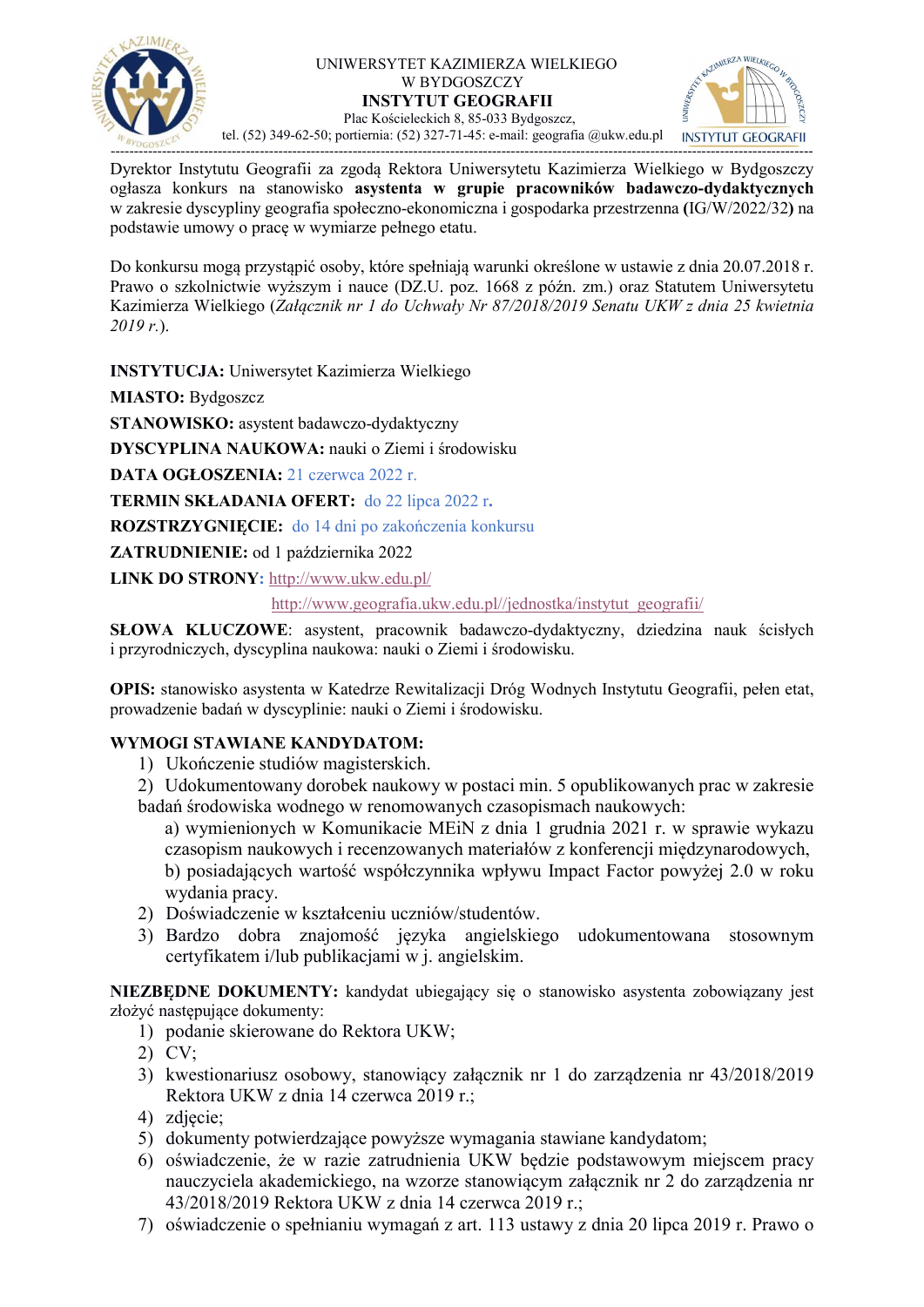

### UNIWERSYTET KAZIMIERZA WIELKIEGO W BYDGOSZCZY INSTYTUT GEOGRAFII



 Plac Kościeleckich 8, 85-033 Bydgoszcz, tel. (52) 349-62-50; portiernia: (52) 327-71-45: e-mail: geografia @ukw.edu.pl

szkolnictwie wyższym i nauce, na wzorze stanowiącym załącznik nr 3 do Zarządzenia nr 43/2018/2019 Rektora UKW z dnia 14 czerwca 2019 r.;

8) oświadczenie o świadomości odpowiedzialności karnej związanej z poświadczaniem nieprawdy (art. 233 k.k.) na wzorze stanowiącym załącznik nr 4 do zarządzenia nr 43/2018/2019 Rektora UKW z dnia 14 czerwca 2019 r. Dokumenty znajdują się w formie załącznika (ostatnie strony ogłoszenia).

Dokumenty złożone lub nadesłane po terminie składania nie będą rozpatrywane. O ważności nadesłania decyduje data stempla pocztowego.

Na podstawie dostarczonych dokumentów komisja konkursowa dokona wyboru zgodnie z przepisami obowiązującymi na uczelni. Instytut Geografii zastrzega sobie prawo do unieważnienia konkursu bez podania przyczyny. Wygranie konkursu nie gwarantuje zatrudnienia.

## MIEJSCE SKŁADANIA DOKUMENTÓW:

Uniwersytet Kazimierza Wielkiego, Sekretariat Instytutu Geografii, Plac Kościeleckich 8, 85-033 Bydgoszcz.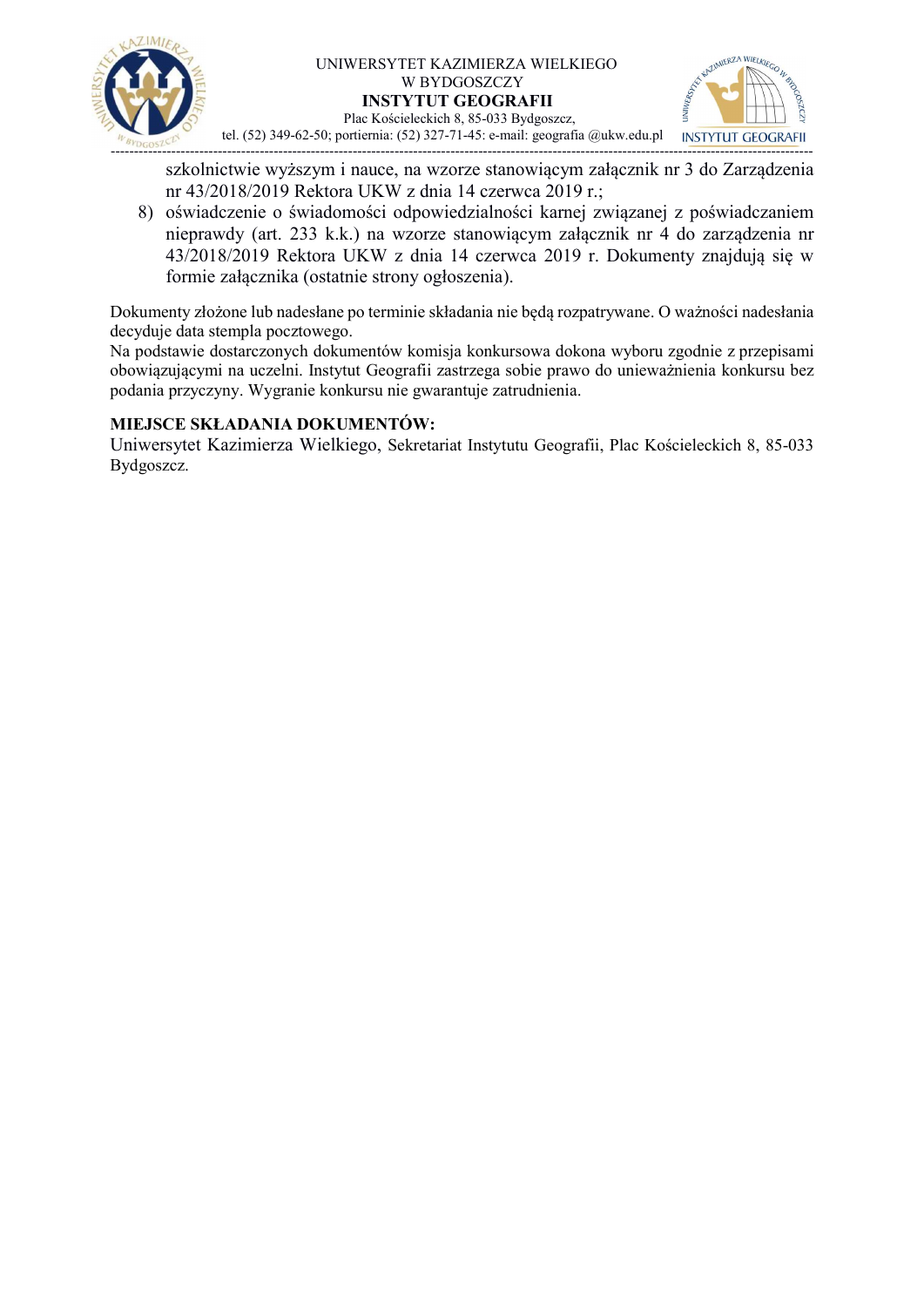

#### UNIWERSYTET KAZIMIERZA WIELKIEGO W BYDGOSZCZY INSTYTUT GEOGRAFII Plac Kościeleckich 8, 85-033 Bydgoszcz,



tel. (52) 349-62-50; portiernia: (52) 327-71-45: e-mail: geografia @ukw.edu.pl

The director of the Institute of Geography, with the consent of the Rector of the Kazimierz Wielki University in Bydgoszcz, announces an open competition for the position of **assistant in the group of** research and teaching staff in the discipline of Earth and related environmental sciences (IG/W/2022/32) on the basis of a full-time position.

The competition is addressed to candidates who meet the conditions set out in the Act of 20.07.2018 Law on Higher Education and Science (Journal of Laws, item 1668, as amended) and the Statute of the Kazimierz Wielki University (Annex No. 1 to the Resolution). No. 87/2018/2019 of the UKW Senate of 25 April 2019).

INSTITUTION: Kazimierz Wielki University in Bydgoszcz, Institute Geography: Bydgoszcz

POSITION: Assistant

DISCIPLINE: Earth and related environmental sciences

POSTED: 21.06.2022

EXPIRES: 22.07.2022

POSITION TO BE ANNOUNCED: up to 14 days after the end of the competition

WEBSITE: http://www.ukw.edu.pl/

http://www.geografia.ukw.edu.pl//jednostka/instytut geografii/

KEYWORDS: assistant, research and teaching worker, field of exact and natural sciences, scientific discipline: Earth and related environmental sciences.

DESCRIPTION position of an assistant at the Department of Waterway Revitalization of the Institute of Geography, full-time position, conducting research in the discipline of Earth and related environmental sciences.

# Requirements for candidates:

1) Graduation from master's studies field of exact and natural sciences.

2) Documented scientific achievements in the form of min. 5 published papers in the field of aquatic environment research in scientific journals:

a) listed in the Communication of the Ministry of Science and Higher Education of December 1, 2021 on the list of scientific journals and reviewed materials from international conferences,

b) with an Impact Factor value above 2.0 in the year of publication.

3) Experience in educating students.

4) Fluency in English documented by a relevant certificate and / or publications in English. Fluency in Polish is not required.

# Required documents:

1) an application addressed to the Rector of the UKW;

2) CV;

3) a personal questionnaire, constituting Annex No. 1 to Regulation No. 43/2018/2019 of the Rector of the UKW of June 14, 2019;

4) a photo;

- 5) document confirming the requirements for candidates;
- 6) a statement that in the event of employment, the UKW will be the primary place of work of